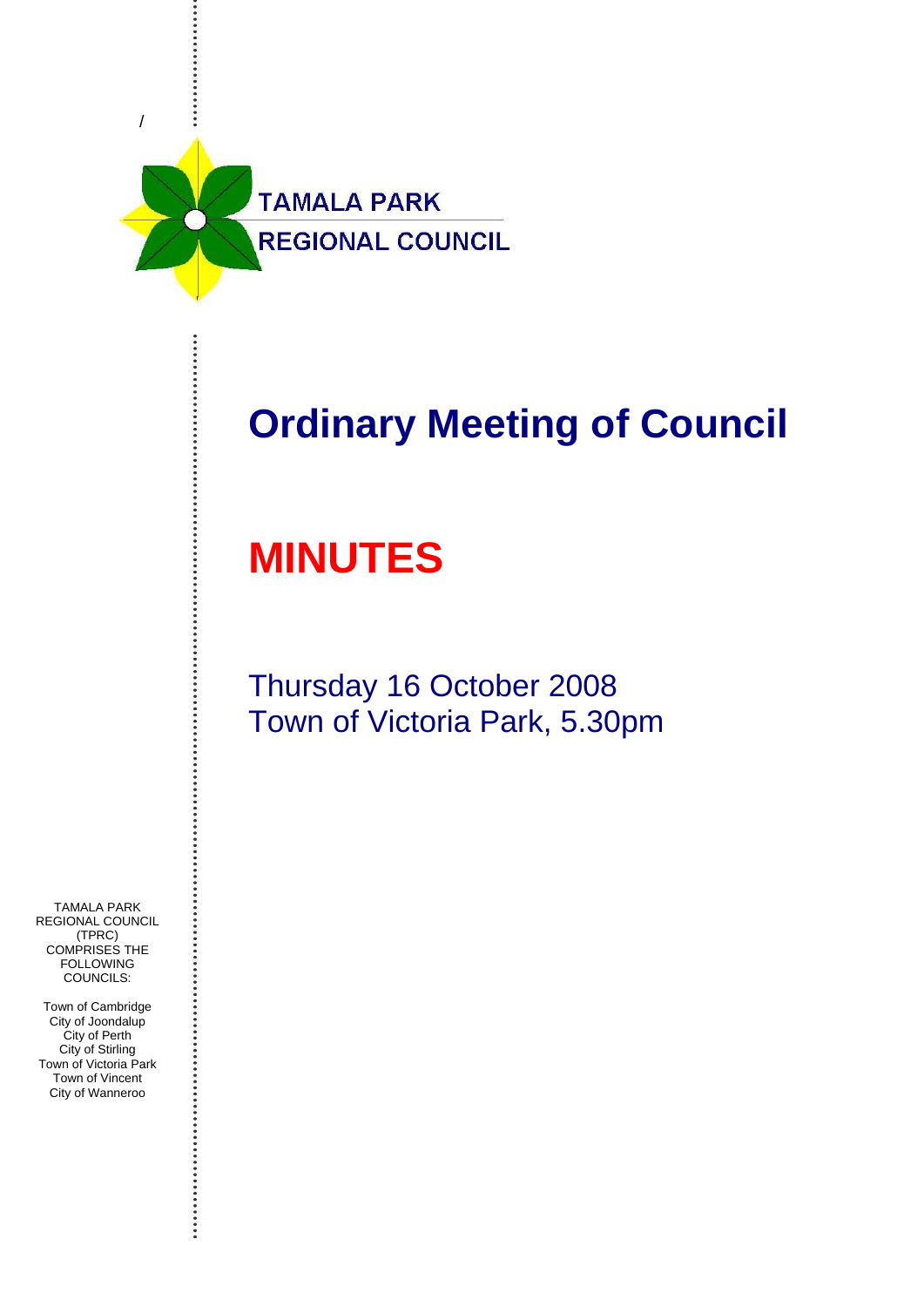| <b>OWNER COUNCIL</b>  | <b>MEMBER</b>                                                                                   | <b>ALTERNATE MEMBER</b>                    |
|-----------------------|-------------------------------------------------------------------------------------------------|--------------------------------------------|
| Town of Cambridge     | <b>Mayor Simon Withers</b>                                                                      |                                            |
| City of Joondalup     | Cr Michele John<br><b>Mayor Troy Pickard</b>                                                    |                                            |
| City of Perth         | Cr Eleni Evangel                                                                                |                                            |
| City of Stirling      | <b>Cr Paul Collins</b><br>Cr John Italiano<br><b>Cr David Michael</b><br><b>Cr Bill Stewart</b> | Cr Kathryn Thomas<br>Cr Terry Tyzack       |
| Town of Victoria Park | Mayor Trevor Vaughan                                                                            |                                            |
| Town of Vincent       | Mayor Nick Catania                                                                              | <b>Cr Steed Farrell</b>                    |
| City of Wanneroo      | <b>Cr Tracey Roberts</b><br>Cr Bob Smithson                                                     | Cr Alan Blencowe<br><b>Cr Frank Cvitan</b> |

# **MEMBERSHIP**

NB: Although some Councils have nominated alternate members, it is a precursor to any alternate member acting that a Council carries a specific resolution for each occasion that the alternate member is to act, referencing Section 51 of the Interpretation Act. The current Local Government Act does not provide for the appointment of deputy or alternate members of Regional Councils. The DLGRD is preparing an amendment to rectify this situation.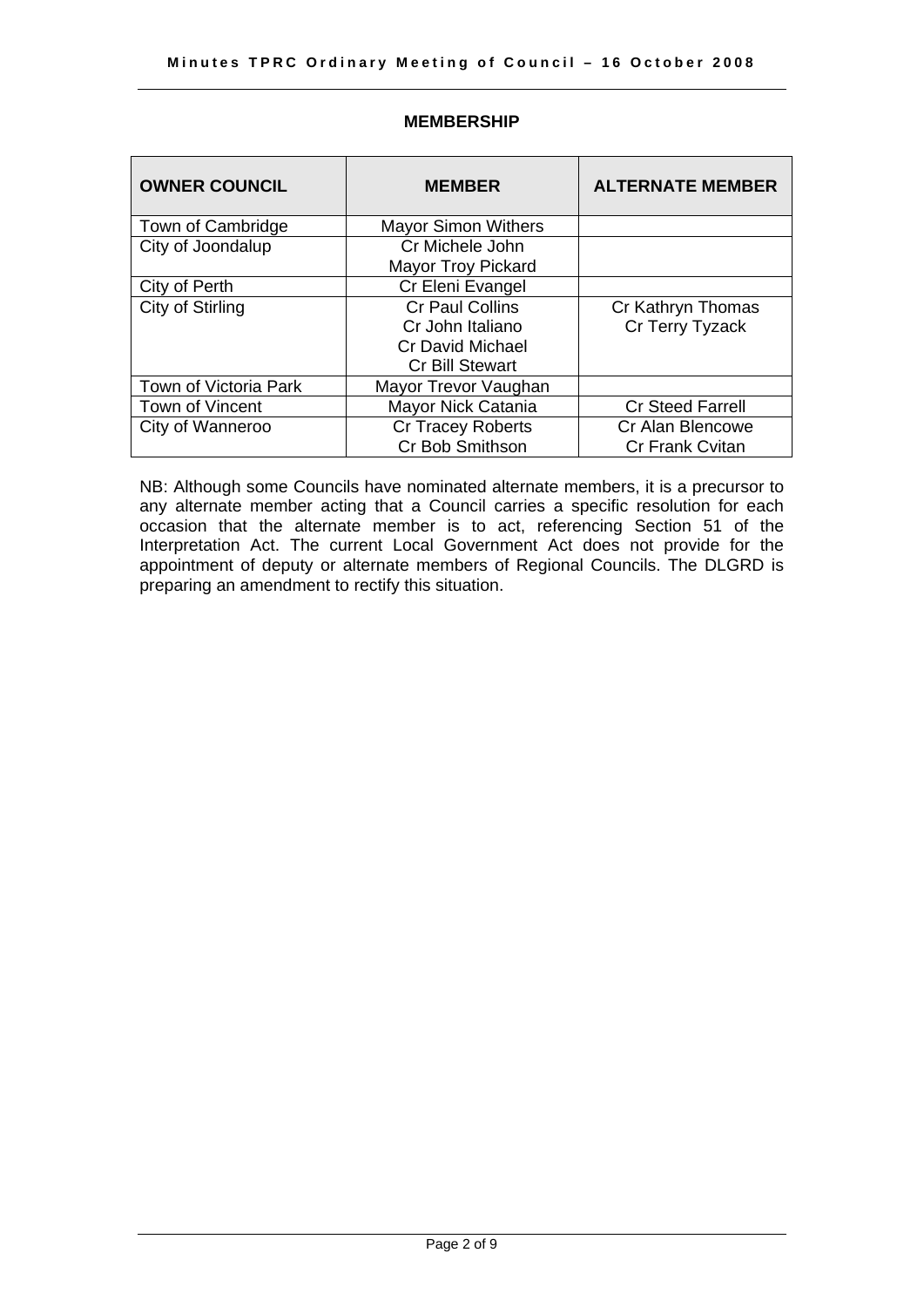# **TABLE OF CONTENTS**

| $1_{-}$ |                                                                 |
|---------|-----------------------------------------------------------------|
|         |                                                                 |
| 2.      |                                                                 |
| 3.      |                                                                 |
| 4.      |                                                                 |
| 5.      |                                                                 |
| 5A.     |                                                                 |
| 6.      | ANNOUNCEMENTS BY CHAIRMAN (WITHOUT DISCUSSION) 5                |
| 7.      |                                                                 |
| 8.      |                                                                 |
| 9.      |                                                                 |
| 9.5     |                                                                 |
| 9.1     | BUSINESS REPORT - PERIOD ENDING 31 SEPTEMBER 2008 6             |
| 9.2     | STATEMENTS OF FINANCIAL ACTIVITY FOR THE MONTHS AUGUST 2008 AND |
|         |                                                                 |
| 9.3     | LIST OF MONTHLY ACCOUNTS SUBMITTED FOR THE MONTHS AUGUST 2008   |
|         |                                                                 |
| 9.4     |                                                                 |
| 9.5     |                                                                 |
| 9.6     |                                                                 |
| 9.7     |                                                                 |
| 10.     | ELECTED MEMBERS MOTIONS OF WHICH NOTICE HAS BEEN GIVEN 9        |
| 11.     | QUESTIONS BY ELECTED MEMBERS OF WHICH DUE NOTICE HAS BEEN GIVEN |
|         |                                                                 |
| 12.     |                                                                 |
| 13.     |                                                                 |
| 14.     |                                                                 |
| 15.     |                                                                 |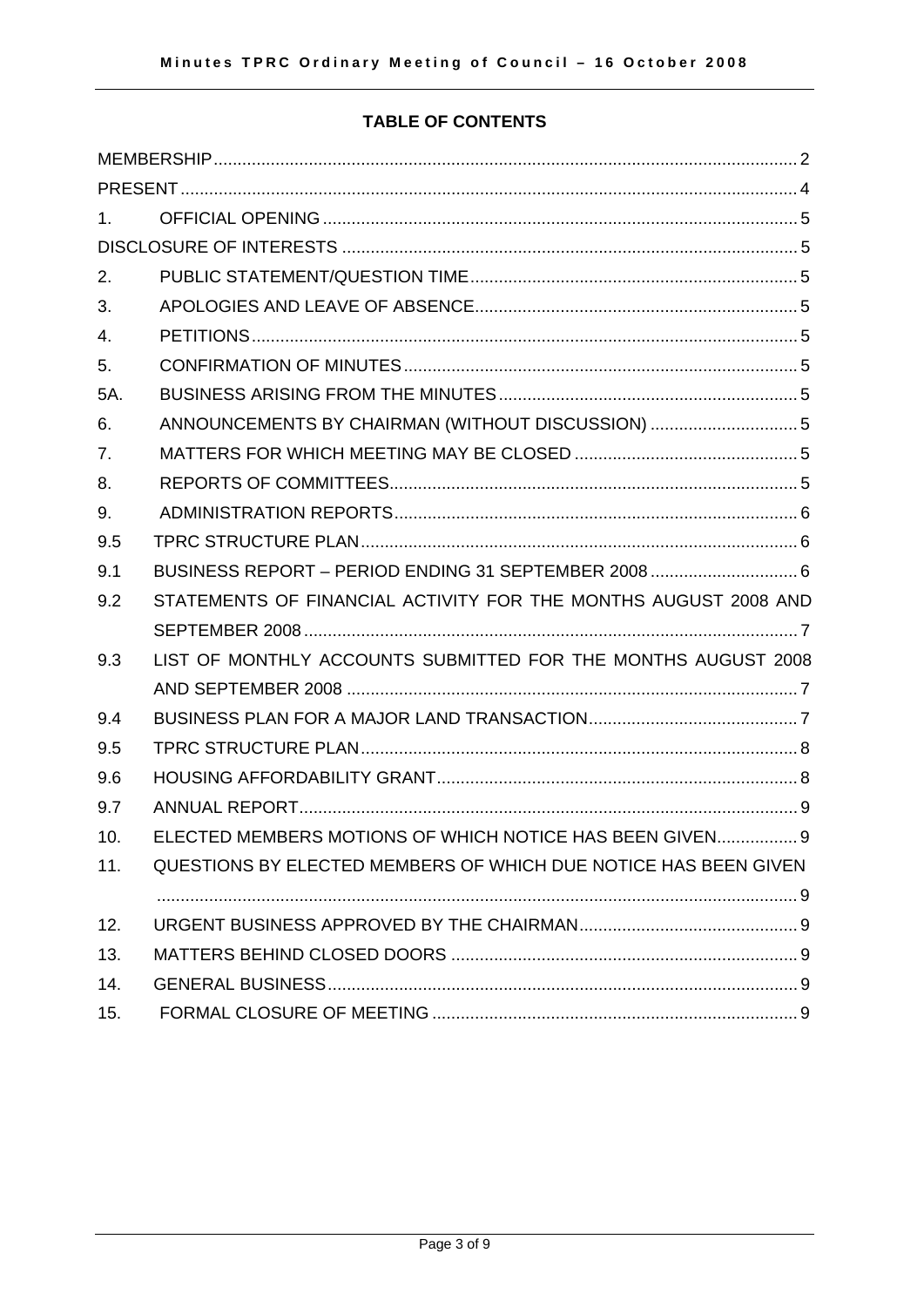| <b>PRESENT</b>                                            |                                                                                                                                                                                                                             |  |
|-----------------------------------------------------------|-----------------------------------------------------------------------------------------------------------------------------------------------------------------------------------------------------------------------------|--|
| Chairman                                                  | Cr Troy Pickard (from 5.50pm)                                                                                                                                                                                               |  |
| <b>Councillors</b>                                        | Cr Nick Catania<br><b>Cr Paul Collins</b><br>Cr Michele John<br><b>Cr David Michael</b><br>Cr Bob Smithson<br>Cr Bill Stewart (departed 6.35pm)<br>Cr Trevor Vaughan<br><b>Cr Simon Withers</b>                             |  |
| <b>Alternate Members</b>                                  | Nil                                                                                                                                                                                                                         |  |
| <b>Staff</b>                                              | Rod Constantine (Chief Executive Officer)<br>Kylie Jeffs (Minute Clerk)                                                                                                                                                     |  |
| <b>Apologies Councillors</b>                              | Cr Eleni Evangel<br>Cr John Italiano<br><b>Cr Tracey Roberts</b>                                                                                                                                                            |  |
| <b>Leave of Absence</b>                                   | Nil                                                                                                                                                                                                                         |  |
| <b>Absent</b>                                             | Nil                                                                                                                                                                                                                         |  |
| <b>Consultants</b>                                        | Mr Murray Casselton (TPG Town Planning & Urban Design)                                                                                                                                                                      |  |
| <b>Apologies Represented</b><br><b>Councils' Advisers</b> | Nil                                                                                                                                                                                                                         |  |
| In Attendance                                             | Mr Lewis Bond (City of Perth)<br>Mr John Bonker (Town of Victoria Park)<br>Mr John Giorgi (Town of Vincent)<br>Mr Andre Gillot (City of Stirling)<br>Mr Garry Hunt (City of Joondalup)<br>Mr Jason Lyon (Town of Cambridge) |  |
| <b>Members of the Public</b>                              | Nil                                                                                                                                                                                                                         |  |
| <b>Press</b>                                              | Nil                                                                                                                                                                                                                         |  |

# **PRELIMINARIES**

It was advised to the meeting that the Chairman had advised a delay in attendance due to a meeting with the Minister (local government) and that Cr Tracey Roberts had advised apologies for non attendance at the meeting.

The body of Councillors requested opening of the meeting at 5.38pm.

Cr B Stewart nominated Cr S Withers to act as Chairman in the absence of Cr T Pickard (Chairman) and Cr Tracey Roberts (Deputy Chairman).

Cr B Smithson seconded the nomination and as no other nominations were received, Cr S Withers was elected Acting Chairman and assumed the Chair.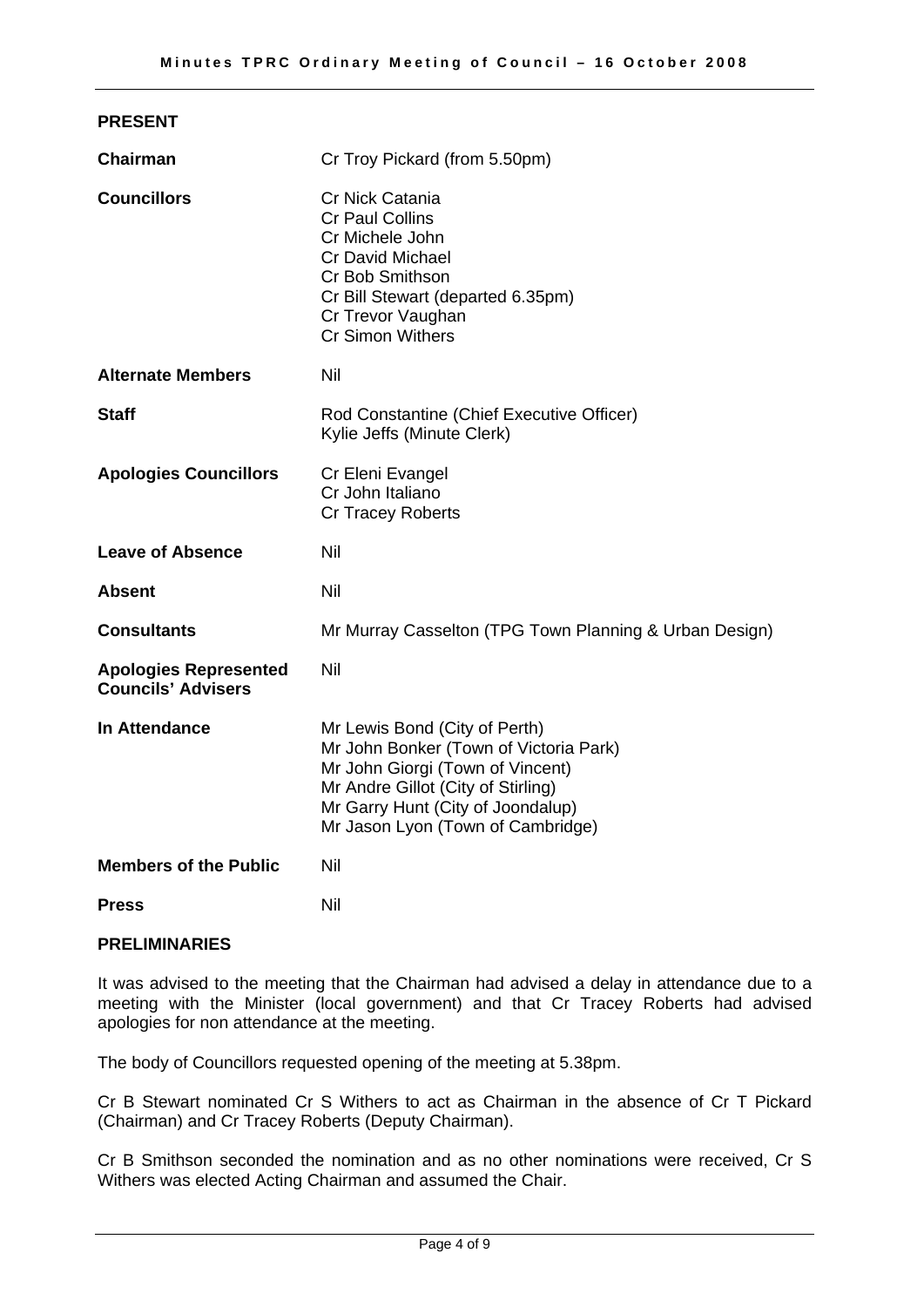#### **1. OFFICIAL OPENING**

The meeting was declared open at 5.42pm.

# **DISCLOSURE OF INTERESTS**

Cr David Michael declared an impartial interest for item 9.4 (Business Plan for a Major Land Transaction) as he works for the Office of the Shadow Minister for Energy.

# **2. PUBLIC STATEMENT/QUESTION TIME**

Nil

# **3. APOLOGIES AND LEAVE OF ABSENCE**

Apologies were received from Cr Eleni Evangel, Cr John Italiano and Cr Tracey Roberts.

# **4. PETITIONS**

Nil

# **5. CONFIRMATION OF MINUTES**

*Ordinary Meeting of Council – 14 August 2008* 

Moved Cr D Michael, Seconded Cr B Stewart

That the minutes of the Ordinary Meeting of Council of 14 August 2008 be confirmed, and signed by the Chairman, as a true and correct record of proceedings.

The Motion was put and declared CARRIED (8/0).

# **5A. BUSINESS ARISING FROM THE MINUTES**

Nil

# **6. ANNOUNCEMENTS BY CHAIRMAN (WITHOUT DISCUSSION)**

The Acting Chairman officially welcomed Cr Michele John to the Council. Cr John has replaced Cr Albert Jacob as the City of Joondalup representative on the Tamala Park Regional Council. It was advised that Cr John had completed the declaration of office for Councillor of the TPRC

# **7. MATTERS FOR WHICH MEETING MAY BE CLOSED**

Nil

# **8. REPORTS OF COMMITTEES**

*Audit Committee Meeting – 16 October 2008* 

R Constantine (CEO) advised that an Audit Committee meeting scheduled for 4.30pm on 16 October 2008 had been deferred due to lack of a quorum. Meeting agenda items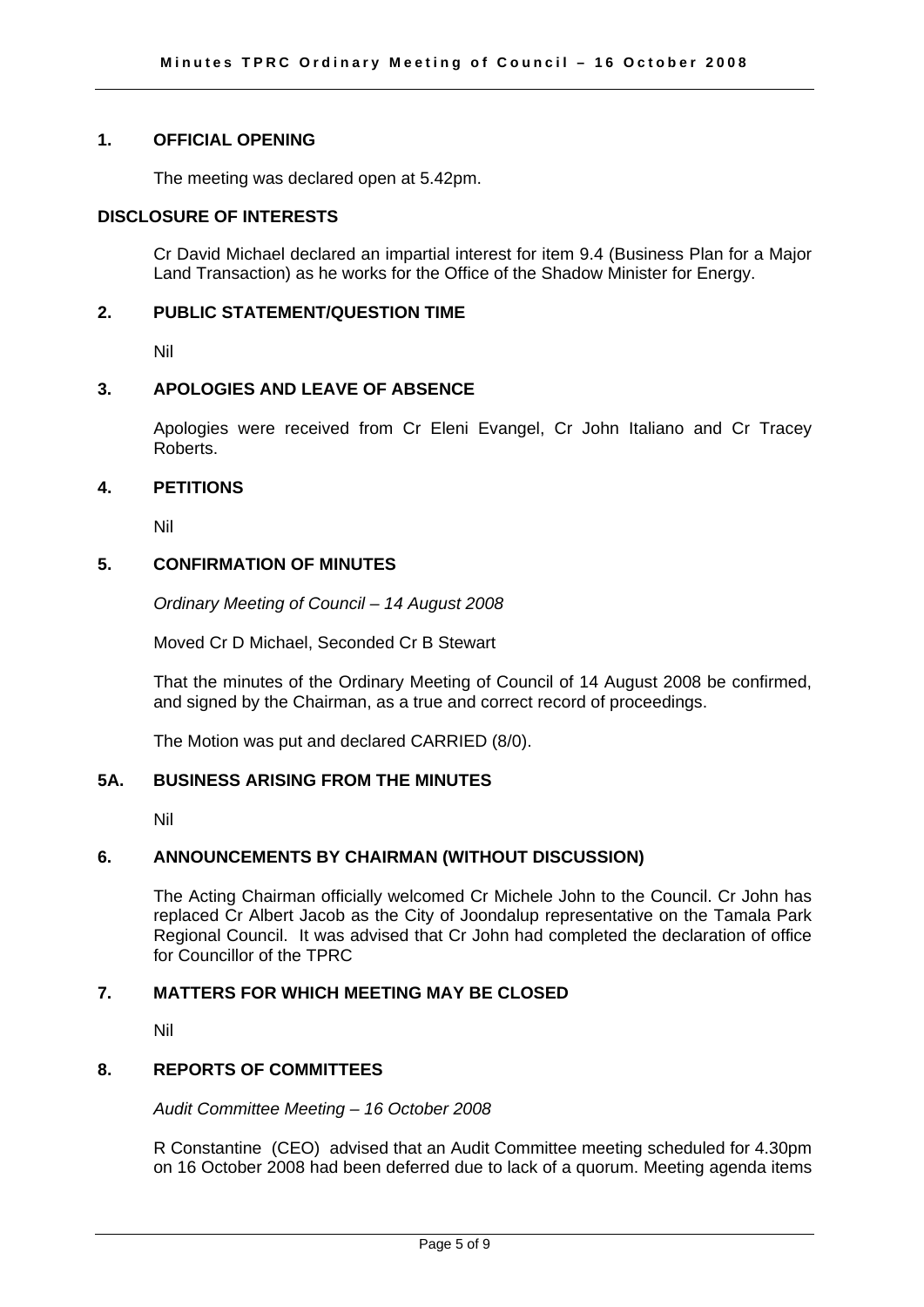are to be referred to a time to be fixed prior to the next Council meeting to be held on 4 December 2008 at the City of Wanneroo. It was noted that the annual report item needed to be adopted before 31 December 2008 and will be adopted at the Council meeting on 4 December 2008.

#### **9. ADMINISTRATION REPORTS**

Moved Cr B Smithson, Seconded Cr B Stewart

That Item 9.5 TPRC Structure Plan be discussed prior to Item 9.1 Business Report – Period Ending 31 September 2008.

The Motion was put and declared CARRIED (8/0).

# **9.5 TPRC STRUCTURE PLAN**

*The Chairman Cr T Pickard arrived during discussion on this item and assumed the Chair.* 

Mr Murray Casselton from TPG Town Planning & Urban Design was invited to present a summary report of activity for the TPRC Structure Plan.

A written summary report of activity from consultants was distributed prior to the meeting.

Mr Murray Casselton explained the following:

- That the project was progressing;
- That the sub-consultants were doing work preparing preliminary reports;
- That a summary of consultant works was to be provided;
- That the first Project Control Group meeting was being held on 21 October 2008 and any Council member was welcome to attend;
- That the preliminary traffic report from Uloth & Associates would be presented at the Project Control Group meeting on 21 October 2008.

It was noted that future summary reports were to be distributed to the TPRC CEO at the beginning of the week prior to each Council meeting for incorporation into Council meeting agendas.

*Mr Casselton departed the meeting at 6pm.* 

Moved Cr D Michael, Seconded Cr P Collins

[The Motion recommended in the agenda]

# **1. That the report be RECEIVED and NOTED.**

**2. That the (to be provided) summary report of activity from consultants TPG be RECEIVED.** 

The Motion was put and declared CARRIED (9/0).

*The normal order of agenda items was resumed.* 

# **9.1 BUSINESS REPORT – PERIOD ENDING 31 SEPTEMBER 2008**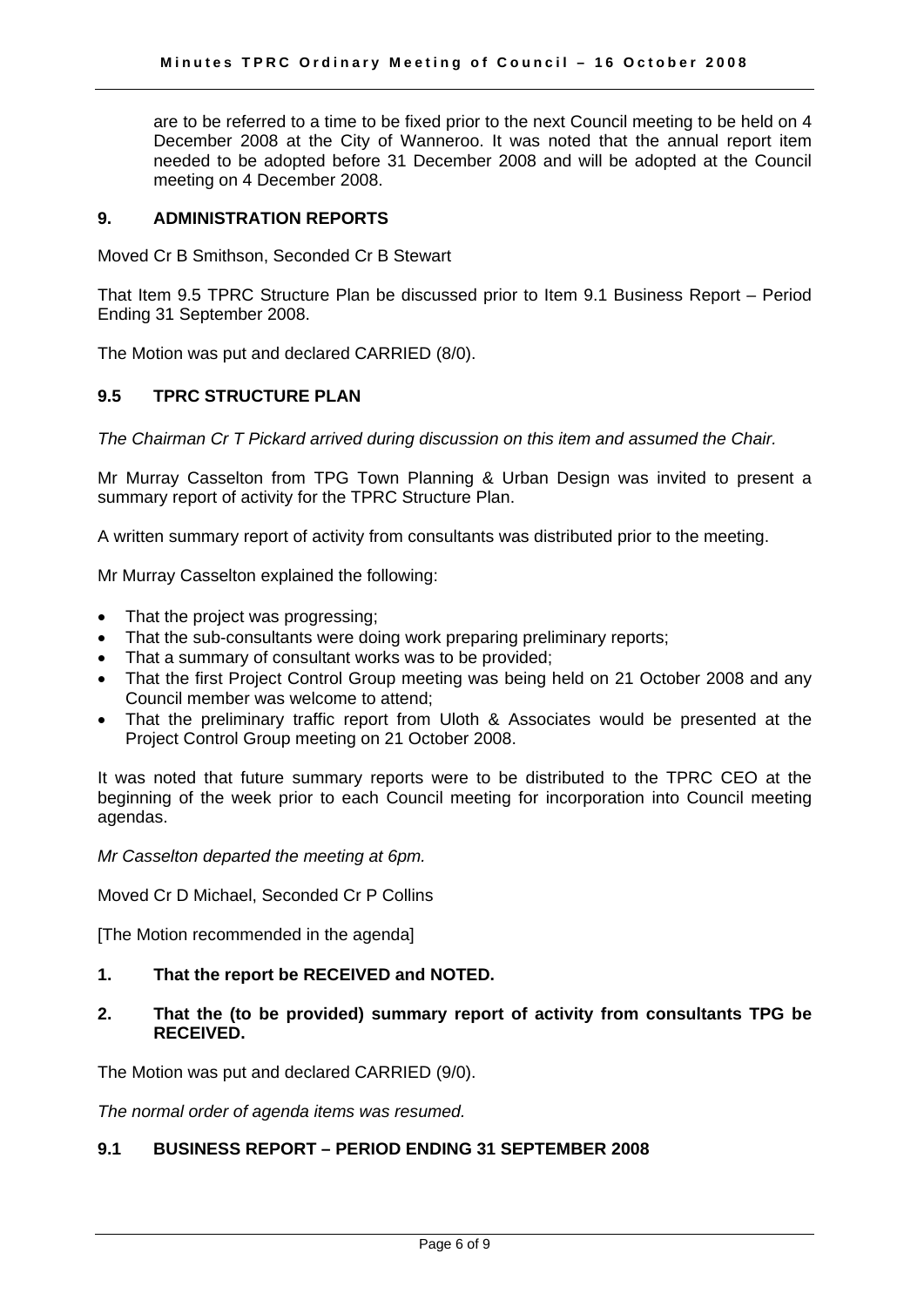Moved Cr M John, Seconded Cr T Vaughan

[The Motion recommended in the agenda]

#### **That the Business Report to 31 September 2008 be RECEIVED.**

The Motion was put and declared CARRIED (9/0).

# **9.2 STATEMENTS OF FINANCIAL ACTIVITY FOR THE MONTHS AUGUST 2008 AND SEPTEMBER 2008**

Moved Cr D Michael, Seconded Cr B Stewart

[The Motion recommended in the agenda]

#### **That the Council RECEIVE and NOTE the Statement(s) of Financial Activity for the months ending 31 August 2008 and 30 September 2008.**

The Motion was put and declared CARRIED (9/0).

# **9.3 LIST OF MONTHLY ACCOUNTS SUBMITTED FOR THE MONTHS AUGUST 2008 AND SEPTEMBER 2008**

Moved Cr B Stewart, Seconded Cr M John

[The Motion recommended in the agenda]

**That the Council RECEIVE and NOTE the list of accounts paid under Delegated Authority to the CEO for each of the months August 2008 and September 2008:** 

- **Month ending 31 August 2008 (Total \$58,674.72); and**
- **Month ending 30 September 2008 (Total \$14,574.67)**
- **Total Paid \$73,249.39**

The Motion was put and declared CARRIED (9/0).

# **9.4 BUSINESS PLAN FOR A MAJOR LAND TRANSACTION**

*Cr D Michael declared an impartial interest for item 9.4 (Business Plan for a Major Land Transaction) as he works for the Office of the Shadow Minister for Energy.* 

Moved Cr N Catania, Seconded Cr M John

[The Motion recommended in the agenda]

- **1. That the Council AUTHORISE the implementation of the Business Plan for acquisition of 1.8 hectares of land (approx) from Main Roads WA at the corner of Neerabup Road and Mitchell Freeway for incorporation in the proposed TPD to be undertaken by the TPRC.**
- **2. That implementation has REGARD for and be SUBJECT to the following matters:**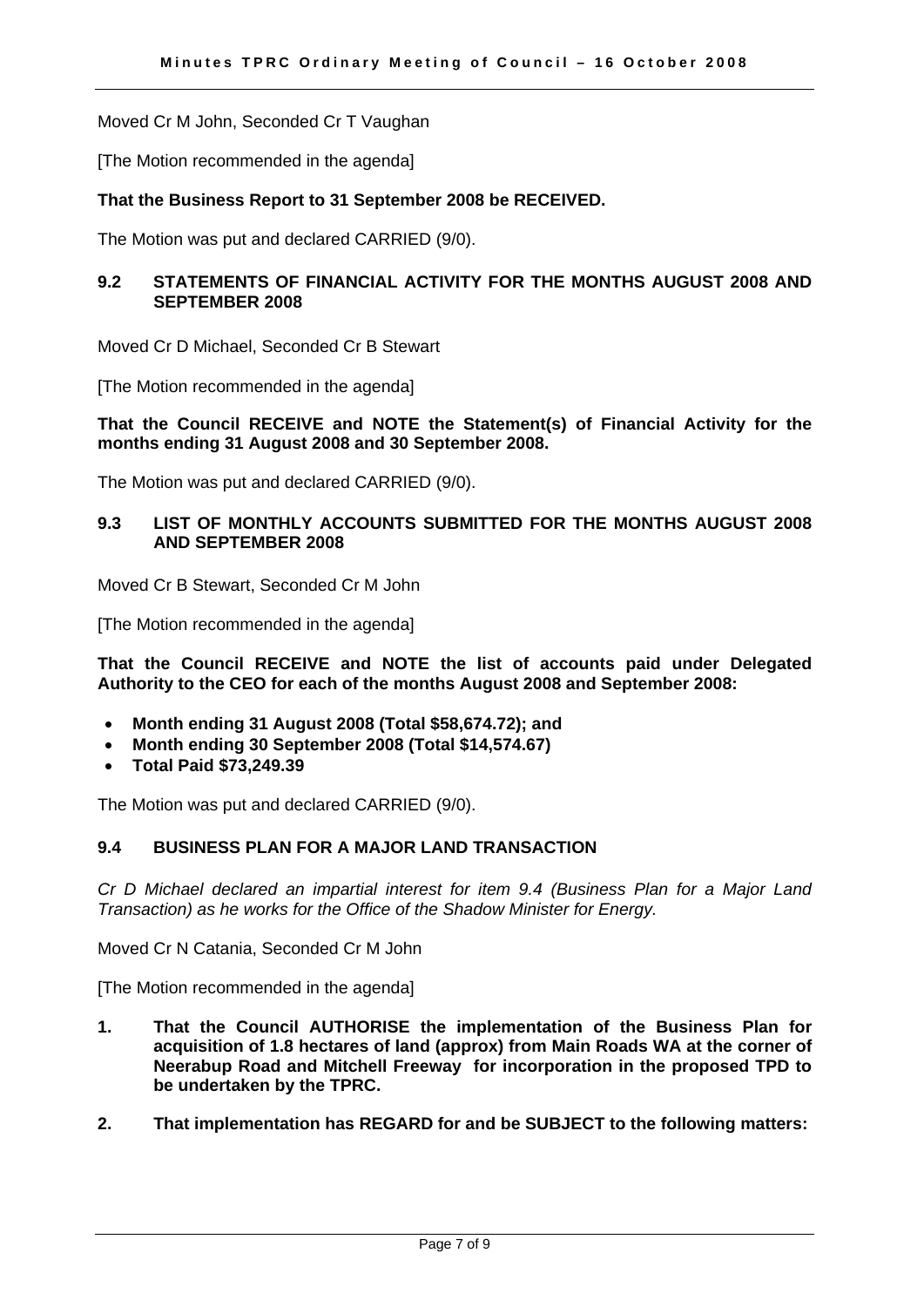- **a) A satisfactory negotiation with MRWA for a contract of sale with time payment for acquisition of Lot 807 corner Neerabup Road and Mitchell Freeway;**
- **b) The asking price for the subject Lot 807 of \$2,250,000 being confirmed by an independent valuation to be obtained by TPRC;**
- **c) An alternative site being secured for a Western Power substation to service the TPD area;**
- **d) Provision of the site for the Western Power substation from within Lot 9504 Mindarie owned jointly by the TPRC participant Councils without cost to Western Power subject to Western Power agreeing to utilise the savings from land acquisition for undergrounding of transmission lines to the substation;**
- **e) Agreement by MRC to any allocation of land for a Western Power substation within the existing MRC lease site.**

Moved Cr P Collins, Seconded Cr B Stewart an addition of Part 3 of the motion

#### **3. That Council FORMS the opinion that a suitable site for a Western Power substation be one removed from public view and placed within existing reserves.**

The Amendment and Amended Motion were put and declared CARRIED by absolute majority (9/0).

# **9.5 TPRC STRUCTURE PLAN**

*This item was discussed prior to Item 9.1 of this agenda.* 

# **9.6 HOUSING AFFORDABILITY GRANT**

*Cr B Stewart departed the meeting at 6.35pm.* 

[The Chairman put the Motion recommended in the agenda]

**1. That Council NOTE the availability of housing affordability grants.** 

#### **2. That the proposal to submit an application for a grant based upon reform of processes for planning and development activity be ENDORSED.**

The Motion was put and declared LOST (1/7).

For: Cr D Michael,

Against: Cr N Catania, Cr P Collins, Cr M John, Cr T Pickard, Cr B Smithson, Cr T Vaughan, Cr S Withers

**Council advised reason for resolution different from Recommendation:** That the resources for building the business case for the grant and the financial commitments required from TPRC for acceptance of a grant were too extensive at this particular point in the project, and, that other funding opportunities of more substantial proportion and suitability may be available for application of TPRC focus and resources.

Moved Cr T Vaughan, Seconded Cr N Catania the following Motion

# **That further investigation on appropriate grants that may be available are to be REPORTED back to next Council meeting.**

The Motion was put and declared CARRIED (8/0).